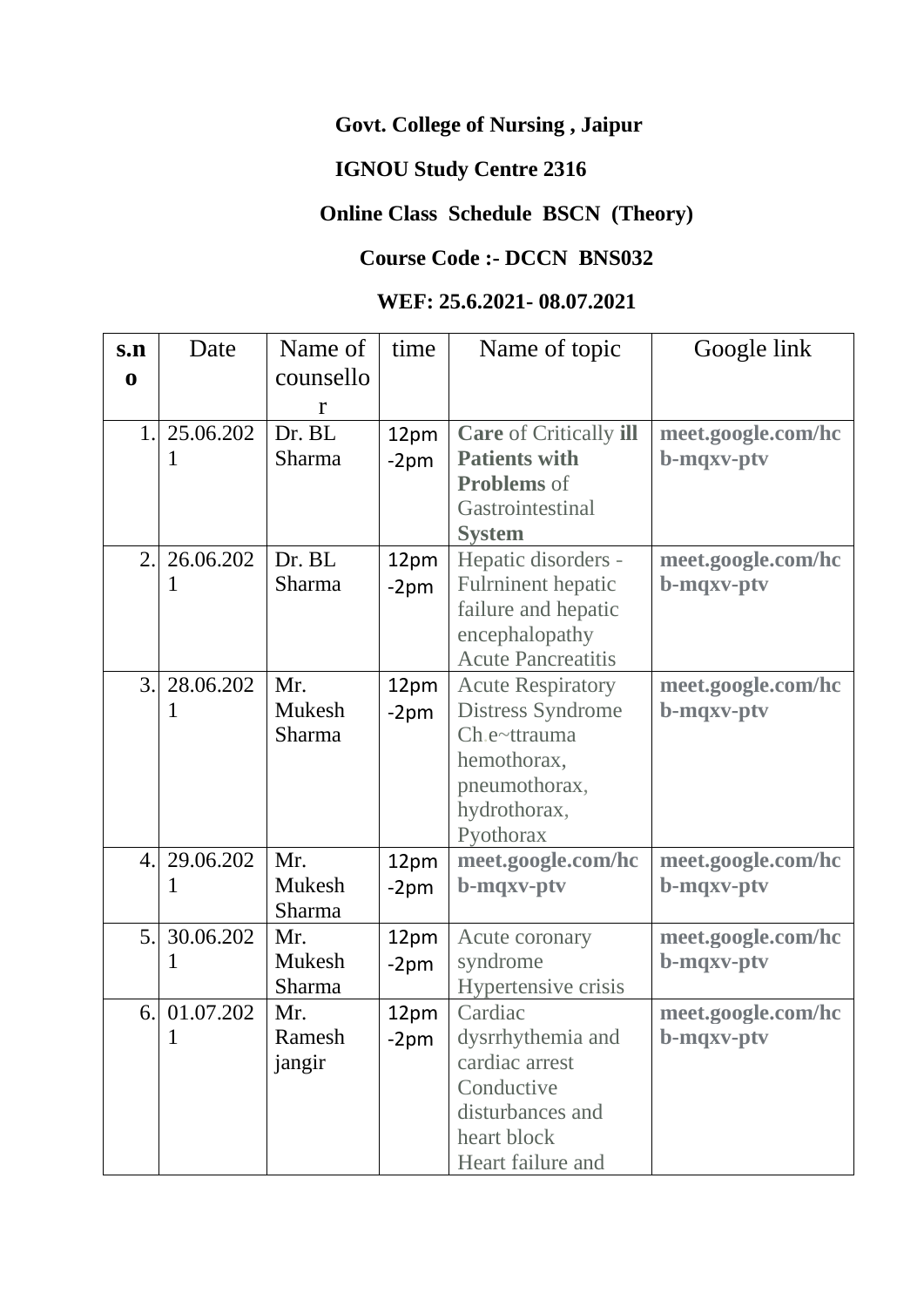|    |              |               |        | aneurysms<br>Open heart surgery,<br>cardiac Tarnpanade<br>and Heart<br>Transplantation |                    |
|----|--------------|---------------|--------|----------------------------------------------------------------------------------------|--------------------|
| 7. | 02.07.202    | Dr.           | 12pm   | Increased                                                                              | meet.google.com/hc |
|    | 1            | Jogendra      | $-2pm$ | intracranial pressure                                                                  | b-mqxv-ptv         |
|    |              | Sharma        |        | and Altered                                                                            |                    |
|    |              |               |        | Sensorium                                                                              |                    |
|    |              |               |        | Cerebro-vascular                                                                       |                    |
|    |              |               |        | Accident (Stroke)                                                                      |                    |
| 8. | 03.07.202    | Mr.           | 12pm   | <b>Traumatic Brain</b>                                                                 | meet.google.com/hc |
|    | 1            | Ramesh        | $-2pm$ | injury, Spinal Cord                                                                    | b-mqxv-ptv         |
|    |              | jangir        |        | <b>Injury and Status</b>                                                               |                    |
|    |              |               |        | Epilepticus<br>Myasthenic crisis                                                       |                    |
|    |              |               |        | and LGB Syndrome                                                                       |                    |
| 9. | 05.07.202    | Dr.           | 12pm   | Care of patients with                                                                  | meet.google.com/hc |
|    | 1            | Jogendra      | $-2pm$ | renal transplantation                                                                  | b-mqxv-ptv         |
|    |              | Sharma        |        | Acute tubular                                                                          |                    |
|    |              |               |        | necrosis and bladder                                                                   |                    |
|    |              |               |        | trauma                                                                                 |                    |
|    |              |               |        | Diabetic Keto                                                                          |                    |
|    |              |               |        | acidosis,                                                                              |                    |
|    |              |               |        | Hyperglycemic                                                                          |                    |
|    |              |               |        | Hyperosmolar                                                                           |                    |
|    |              |               |        | nonketotic syndrome                                                                    |                    |
|    |              |               |        | and                                                                                    |                    |
|    |              |               |        | Hypoglycemia                                                                           |                    |
|    | 10 06.07.202 | Dr.           | 12pm   | Thyroid crisis,                                                                        | meet.google.com/hc |
|    |              | Jogendra      | -2pm   | Myxedema coma,                                                                         | b-mqxv-ptv         |
|    |              | <b>Sharma</b> |        | Adrenal crisis and                                                                     |                    |
|    |              |               |        | Syndrome of                                                                            |                    |
|    |              |               |        | inappropriate                                                                          |                    |
|    |              |               |        | hypersecretion of                                                                      |                    |
|    |              |               |        | anti diuretic                                                                          |                    |
|    |              |               |        | hormone (SIADH))                                                                       |                    |
|    | 11 07:07.202 | Mr.           | 12pm   | Burns Poly trauma,                                                                     | meet.google.com/hc |
|    |              | Santosh       | $-2pm$ | multiple organ                                                                         | b-mqxv-ptv         |
|    |              | singhal       |        | failure, organ                                                                         |                    |
|    |              |               |        | transplantation,                                                                       |                    |
|    |              |               |        | triage, coding.                                                                        |                    |
|    |              |               |        | Shock, Septicemia,                                                                     |                    |